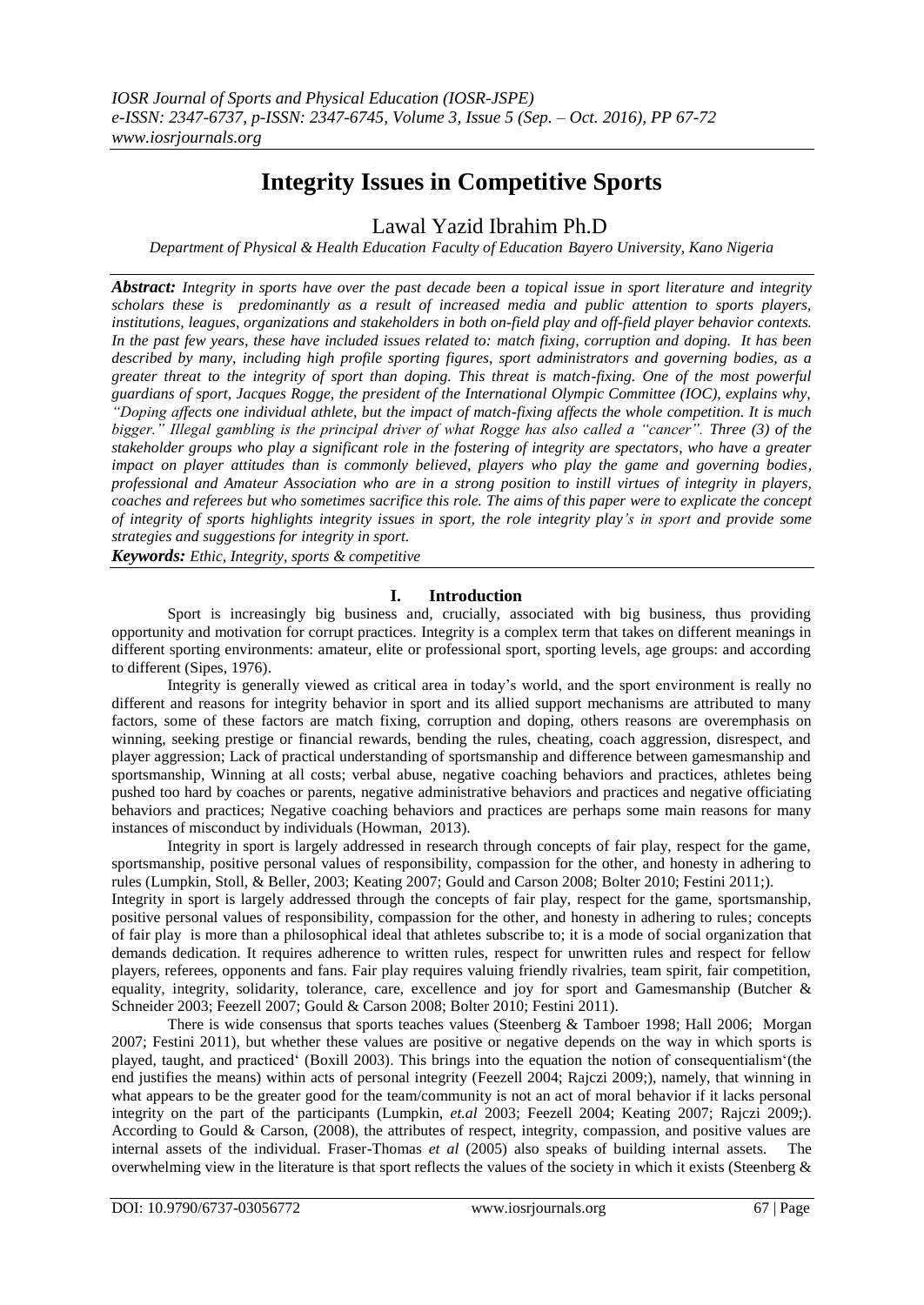Tamboer 1998; Boxill 2003; Hall 2006; Morgan 2007; Festini 2011). To quote Shields & Bredemeier (1995) that the commercialization of sports has resulted in negative sports behaviors and a winning at all cost mentality (Holowchak, 2002; Hall 2006; Feezell, 2007; Festini 2011).

Butcher & Schneider (2003) conclude there is no complete definition of fair play, yet they claim that the intrinsic essence of fair play is respect for the game, believing this concept is the starting point for an ethical approach to sports education. There has been consistent inability in research to define and effectively utilize concepts of fair play, sportsmanship, morals, character, and ethical conduct (Palaez, 2010). According to Lumpkin *et al* (1994), moral reasoning within sports involves three elements: moral character, moral valuing, and moral acting, requiring impartiality, consistency, and reflective judgment". A more recent study outlines three different but related views of the term sportsmanship.

- 1. A form of social union
- 2. A means in the promotion of pleasure,
- 3. As a form of altruism (Arnold 2003).

Arnold (2003) defines sportsmanship in the altruistic perception of the term as a sacrifice of an individual"s who goes beyond what is required by duty or a proper observance of the rules namely that these acts have moral value and they are not morally obligatory. Holowchak (2001; 2002) viewed sportsmanship as a cultural phenomenon and contextualizes the term relative to the Greek idea of moral and physical excellence: *arête, He* calls this athleticism which implies hardship and commitment to winning". He elaborates further on this idea by stating that the commitment to winning is combined with the manner of virtuous fair play in which victory is achieved. He emphasizes the Greek view that action is judged virtuous because it is performed by a virtuous person," claiming that this idea is still a prevalent undercurrent in modern society.

## *Concept of Integrity in Sport:*

The concept of the word Integrity in·teg·ri·ty (ĭn-těg'rĭ-tē) comes from Latin word, 'Enteros', derives from *integer*, Latin for 'entire.' which means "whole" Integrity is what makes a man whole, what makes him a full person, someone who can act with honesty, who can see the difference in between, right and wrong, who has the courage to act upon the right decision, person who knows the exact meaning of the word "Moral" (*John; Condit; Caudill 1999;* El-Shaddai, 2000)*.* In this context, integrity is the inner sense of "wholeness" deriving from qualities such as [honesty](https://en.wikipedia.org/wiki/Honesty) and consistency of [character.](https://en.wikipedia.org/wiki/Moral_character) 'Which means "whole"? Integrity according to Mason "(2001), *Integrity is the integration of outward actions and inner values as a person with integrity does what they say they will do in accordance with their values, beliefs and principles. A person of integrity can be trusted because he or she never veers from inner values, even when it might be expeditious to do so. A key to integrity, therefore, is consistency of actions that are viewed as honest and truthful to inner values, which* is a form of self-consciousness within the individual through focusing on the self as described by Teehan (1995). Integrity is a word commonly associated with modern day sports, it is a complex term that takes on different meanings in different environments and contexts. Teehan, (1995) defines integrity as *"the result of unity between a person's actions and his or her moral image, where individuals must consider the consequences of their behaviors and actions, both for themselves and their communities, and for both the short and long term".* There are two categories of moral image or character which are:

- Social (honesty, fairness, and compassion)
- Moral (social character under competing societal pressures and temptations'

Sport transcends cultures, religions and beliefs. Sport is a meeting place for cohesion, integration and education, supporting physical and mental accomplishment; there is no other human activity that has such potential to unite people and peoples. While integrity in sport relies on the authenticity of the outcome of sporting competitions that are entirely and exclusively based on the merits of the competitors involved. Integrity constitutes the essence of sport, as well as the authenticity seal and ultimate guardian of its innate values. Today, sport faces a plethora of challenges such as match fixing, corruption and doping to its integrity that, in their scope, dynamics and consequences, threaten its commercial and public appeal. Integrity is a multi-faceted principle. It evokes entirety, wholeness, purity, indivisibility, consistency, sincerity and tolerance.

Integrity is the quality of being honest and having strong moral principles; moral uprightness; in sports it refers to: the quality of being honest and fair : the state of being complete or whole, related to integrity are Synonyms of [character,](http://www.merriam-webster.com/dictionary/character) [decency,](http://www.merriam-webster.com/dictionary/decency) [goodness,](http://www.merriam-webster.com/dictionary/goodness) [honesty,](http://www.merriam-webster.com/dictionary/honesty) [morality,](http://www.merriam-webster.com/dictionary/morality) [probity,](http://www.merriam-webster.com/dictionary/probity) [rectitude,](http://www.merriam-webster.com/dictionary/rectitude) [righteousness,](http://www.merriam-webster.com/dictionary/righteousness) [rightness,](http://www.merriam-webster.com/dictionary/rightness) [uprightness,](http://www.merriam-webster.com/dictionary/uprightness) [virtue,](http://www.merriam-webster.com/dictionary/virtue) [virtuousness.](http://www.merriam-webster.com/dictionary/virtuousness) Ethics of Integrity according to Mason "(2001), is a form of self-consciousness within the individual, through focusing on the self and for a self-consciousness of one"s own identity and role in society relative to both the dominant prevailing culture and individuals outside one's social position. The virtue of integrity is an inclusive state of being whereby an awareness of and tolerance towards others prevails in our intentions and actions: a rejection of racism, sexism, and any antipathy towards another. It is what Gould & Carson (2008) would call an internal asset. Mason defines integrity as having two aspects which work in tandem: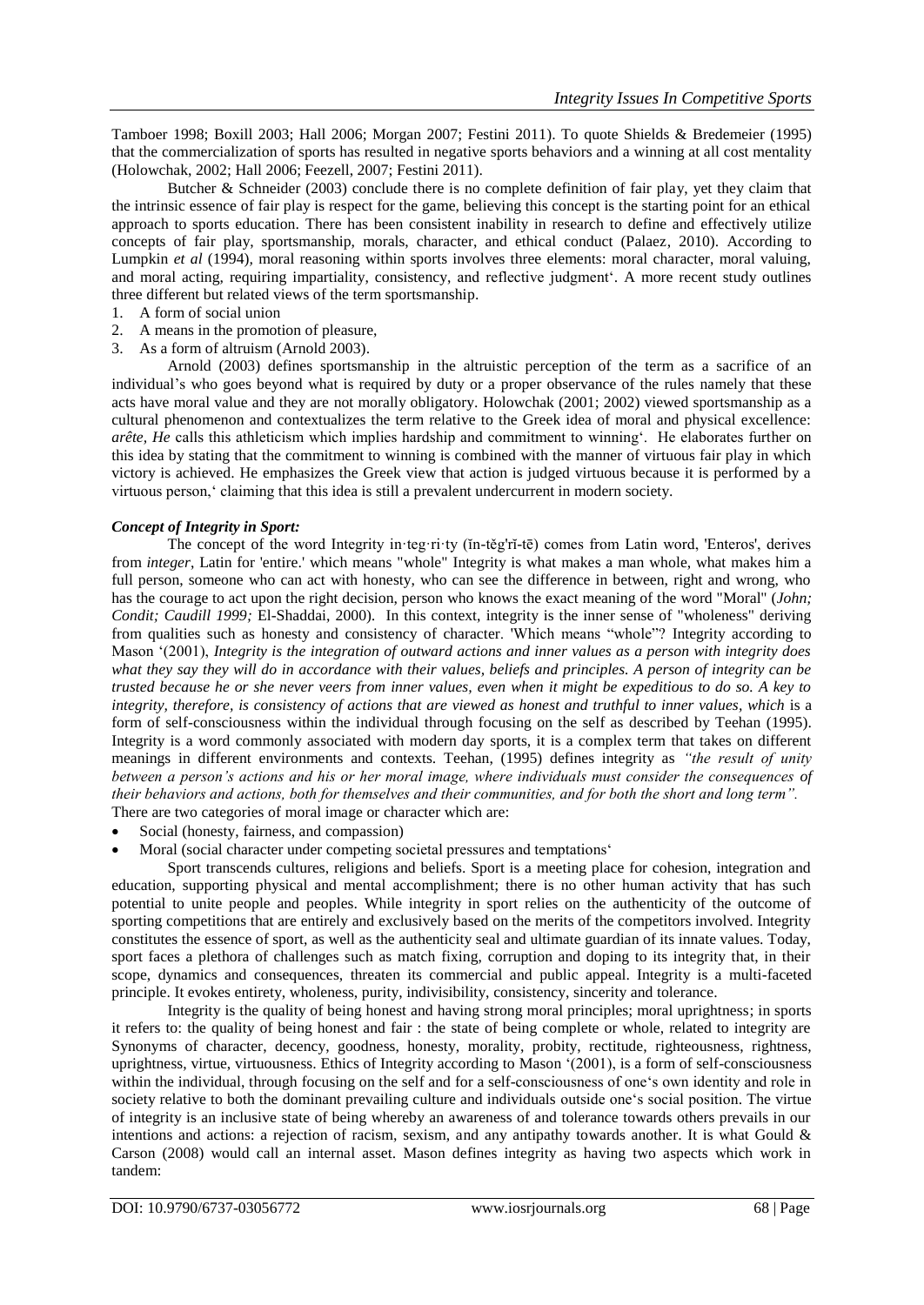- 1. the principal of the respect for the dignity of each other's being'
- *2.* Taking responsibility for our moral decisions"(Mason, 2001).

McNamee, (2009) define integrity as having three elements equity, responsibility, and respect and that these constitute a system of ethics applicable to both organizations and institutions. Shields & Bredemeier (1995) as scholars interested in the relationship between philosophy and sport attempt to demarcate integrity from the ambiguous term of sportsmanship, stating. The virtue of integrity is the cornerstone of character, for it is the embodiment of our ideals". They argue that sportsmanship is the outcome of moral action, whereas integrity is the *intention of the individual* to act in a sportsperson-like way, regardless of how their actions will be received by their fans, peers, coaches or officials. Related to integrity is the concept of good character. Doty, 2006) define character as the sum of a person's moral qualities"; the courage to act in accordance to one"s convictions; and the possession of a range of virtues which one willingly acts upon both in their own long term interests as well in the interests of others" but noted that one cannot empirically discern it, further canvasses a range of interpretations: an internal state that is manifested in behavior"; (Doty 2006) ultimately concludes that character building is a lifelong holistic process that is primarily influenced by contextual variables throughout a person"s life.

Rudd & Mondello (2006), describes two categories for character: social (honesty, fairness, and compassion) and moral (social character under competing societal pressures and temptations) coaches over emphasized social character over moral character which contributes to the ethical problems in sports

## **Integrity issues in Sports**

Sport not only reflects a society's ethical standards but also contains its own moral qualities that influence societal structures and institutions. Corruption, doping and match-fixing damage public perceptions of the integrity of sport as an arena for competition, from grass-roots competitions to international mega-events; corruption and athletes transgressing the ideals of fair play gives the public a cause for concern as to the validity of competition, fair play and enforcement. Proving that officials accepted kickbacks, athletes used banned substances or matches were fixed can have a dramatic effect on the public"s opinion of sport. Such findings call into question every aspect of the sporting relationship, from the highest levels of governing organizations all the way to individual athletes. Corrupt practices are therefore parasitic, because they undermine and destroy the ideals of fair play ideals are integral to the continued success and growth of sport. The overemphasis on winning, seeking prestige or financial rewards, and persistent social discrimination such as racism and sexism are perhaps some main reasons for many instances of misconduct by individuals (Atkin, 1998).

Five integrity issues within the domains of sport in which the moral infractions took place: bending the rules, cheating, coach aggression, disrespect, and player aggression; the integrity obligations of sports managers, coaches, governing bodies and sports organizations as well as the off-field conduct of players. Sports participants in the third sector, families and spectators, its relevance to ethics and integrity is limited with increased commercialization spectators have modified their attitudes to sport, becoming less concerned with aesthetics and skills and more concerned with heroism, daring and spectacle. athletes being pushed too hard by coaches, spectators were more likely to consider the hostile aggressive if they were functional; that is, if they increased their team"s chances of sporting success. Lack of practical understanding of sportsmanship and difference between gamesmanship and sportsmanship is only partially responsible for spectator aggression. Winning at all costs mentality was often displayed by parents of athletes, which was particularly worrying at junior levels where players were likely to adopt these behaviors. Violent and aggressive behaviors are encouraged and rewarded in collision sports, particularly where such behaviors were seen to increase the probability of winning

Other Integrity Issues impacting most negatively on sport (for those already involved) are: going beyond the spirit of the game, verbal abuse, negative coaching behaviors and practices, athletes being pushed too hard by coaches or parents, negative administrative behaviors and practices and negative officiating behaviors and practices (ASC 2010a). Negative coaching behaviors and practices have been identified as having a significant impact on sports. Integrity issues in relation to both on-field and off-field practices and attitudes of elite athletes, the widespread occurrence of a winning at all costs mentality across various levels, age-groups and codes. Integrity differs across different sporting levels and age groups. In relation to player poaching, for example, despite the welfare of athletes being a major consideration in all sporting environments, poaching and inducements at junior levels in sport should be discouraged or, failing that, regulated by the sport"s governing body However, sports managers consider a sponsor strategy of embracement, arguing that scandal is inevitable in elite sport and does not necessarily adversely affect sponsorship. Sport integrity is shown from the research to differ across various sporting environments, particularly between amateur and elite or professional sport. Extrinsic motivations that are increasingly present at elite levels *suggest* problems for sport integrity, Understanding and valuing of sportsmanship; players/spectators felt it was acceptable to engage in abusive cheering and distracting the opposition and felt that this behavior was an aspect of their role as spectators and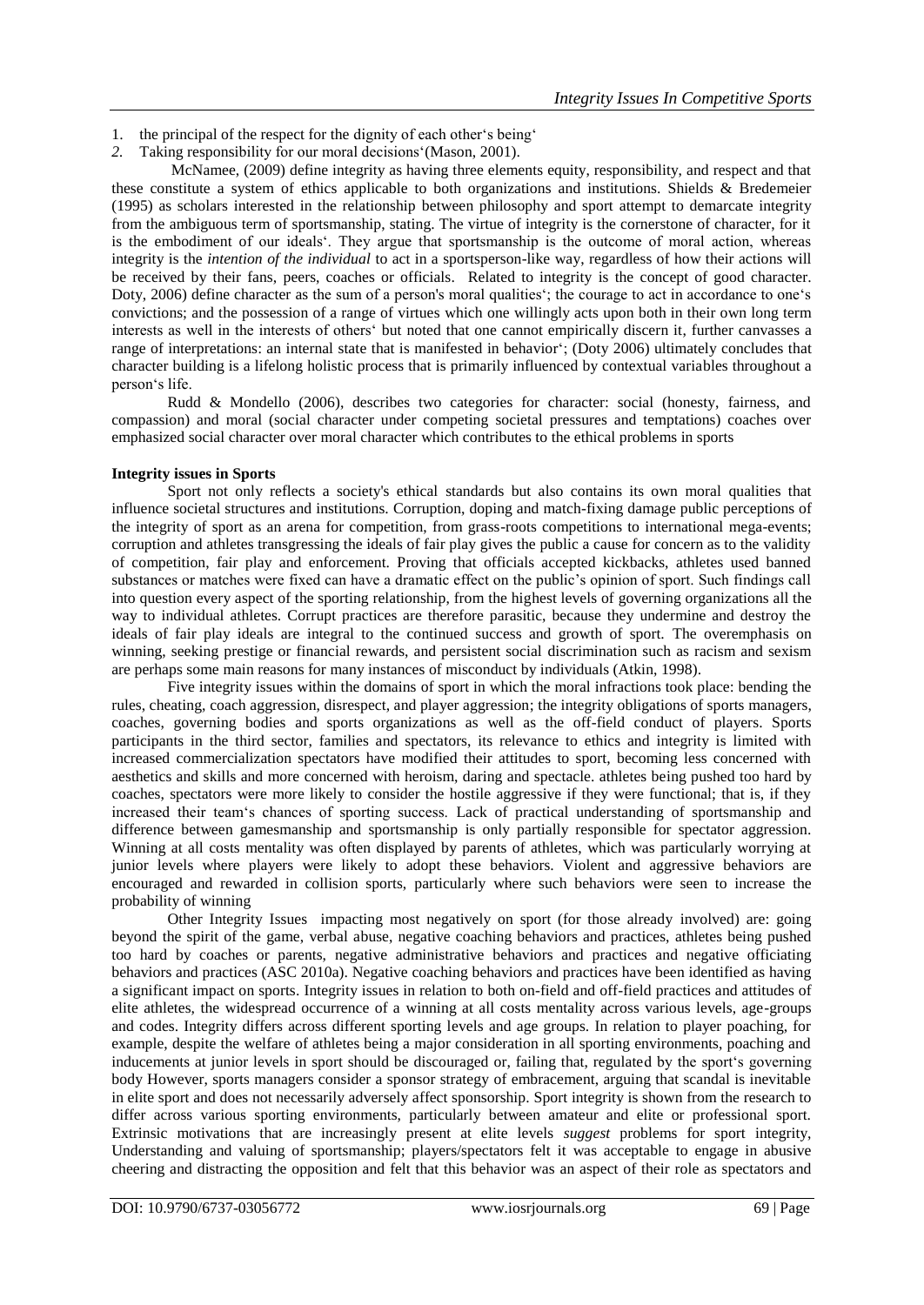supporters of their team. McNamee, (2009) views little difference in ethics and integrity across different sporting codes, players blur the lines between breaking and bending the rules, this is now a common practice that stems from the high value society gives to winning and is reflected in modern sports both amateur and professional. Upton (2011) examines whether to cheat or not to cheat is a *genuine* moral dilemma by exploring if there are overriding moral reasons to cheat or in the author's terms a moral duty to cheat. Evidence was found that given it is a player"s duty to assist the team to victory, there are cases where participants considered cheating as a part of the game and, therefore, morally acceptable.

## **What Role Does Integrity Play in Sports?**

There are five primary rationales for integrity in competitive sports:

- 1. for sports managers, officials and coaches to serve sports in the best interest of those that they represent;
- 2. for the athlete, the discipline and values of sports can contribute to personal development reinforcing performance excellence;
- 3. for the sports environment the ceremonies and competition of sports can contribute to proliferation of sports participants and loyalty;
- 4. For the age group/sporting level, sports can broaden positive interest in and public support for sponsorship.
- 5. For Sporting institutions the ability to provide check and balance recurrence of scandals taking place in a certain number of competitions provides a preview of the magnitude of the phenomenon and preoccupying public opinion and competent authorities beyond the sporting world.

Integrity is important in competitive sports for sports managers, officials, coaches and players/athletes serve sports diligently and in the best interest of those that they serve, because some are chosen, others appointed, or elected to serve sports and the society. In order to be able to serve, sports managers, coaches and officiating officials are given power in their positions to make, execute, or control policy. They have the power to influence something or someone. There is, however, a risk that this power will not be used by these sports bureaucrats to serve sports and the society. It is important that sports managers, organizers and coaches withstand this temptation, and that requires integrity. Proios, Athanailidis, & Arvanitidou, (2009) states that integrity starts with that sport manager, coach, organizers and officiating official should know what their position entails, because integrity is related to their position. Integrity also demands knowledge and compliance with both the letter and the spirit of the written and unwritten rules. Integrity is also acting consistently not only with what is generally accepted as moral, what others think, but primarily with what is ethical, what sports manager, coach, organizers and officiating official should do based on reasonable arguments *Zaffron, (2010).*

Furthermore, integrity is not just about why a coach or officiating official acts in a certain way, but also about whom the coach or officiating official is. Questions about a person's integrity cast doubt not only on their intentions but also on the source of those intentions, the person"s character. So integrity is about having the right ethical virtues that become visible in a pattern of sports behavior; important virtues of sports managers, coaches and officiating officials are faithfulness, humility *(*Proios, Athanailidis, & Arvanitidou, 2009). Furthermore, they should be authentic, accountable and a role model. Van Minden & Jack (*2010)* identified pride (*megalopsuchia)*, variously translated as proper pride, greatness of soul and magnanimity, as the crown of the virtues, distinguishing it from vanity, temperance, and humility. Gamesmanship is built on the principle that winning is everything? Athletes and coaches are encouraged to bend the rules wherever possible in order to gain a competitive advantage over an opponent, and to pay less attention to the safety and welfare of the competition. Some of the key tenants of gamesmanship are:

- Winning is everything
- It's only cheating if you get caught
- It is the referee's job to catch wrongdoing, and the athletes and coaches have no inherent responsibility to follow the rules
- The ends always justify the means Some examples of gamesmanship are:
- Faking a foul or injury
- Attempting to get a head start in a race
- Tampering with equipment, such as corking a baseball bat in order to hit the ball farther
- Covert personal fouls, such as grabbing a player underwater during a water polo match
- Inflicting pain on an opponent with the intention of knocking him or her out of the game, like the Saint's bounty scandal
- The use of performance-enhancing drugs
- Taunting or intimidating an opponent
- A coach lying about an athlete's grades in order to keep him or her eligible to play

All of these examples place greater emphasis on the outcome of the game than on the manner in which it is played. A more ethical/integrity approach to competitive sports is sportsmanship. Sportsmanship: In the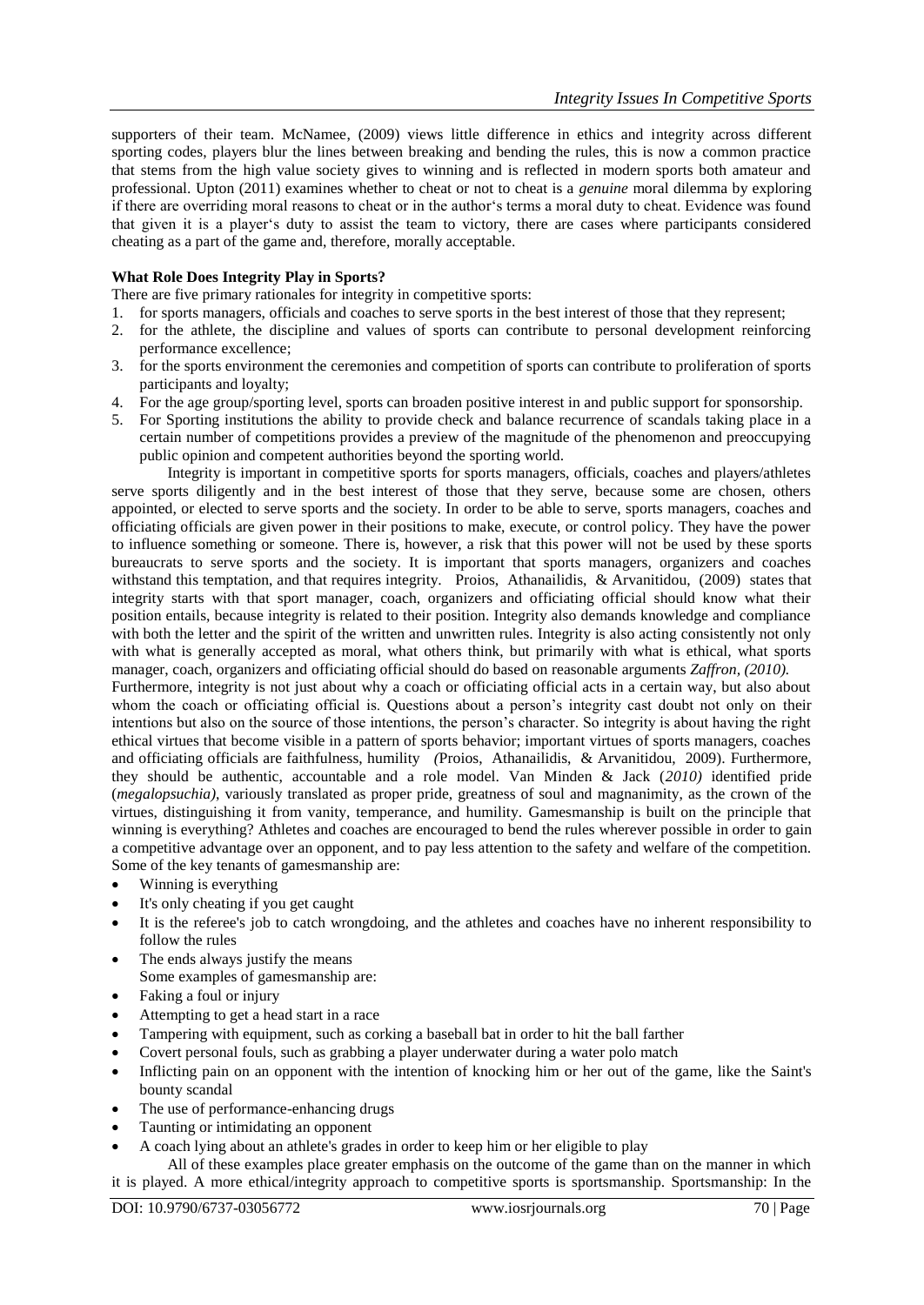altruistic perception of the term is a sacrifice of an individual who goes beyond what is required by duty or a proper observance of the rules namely that these acts have moral value and they are not morally obligatory". Under sportsmanship, healthy competition is seen as a means of cultivating personal honor, virtue, and character. It contributes to a community of respect and trust between competitors and in society. The goal in sportsmanship is not simply to win, but to pursue victory with honor by giving one's best effort. Arnold, (2003), sees sportsmanship in the altruistic perception of the term as a sacrifice of an individual who goes beyond what is required by duty or a proper observance of the rules namely that these acts have moral value and they are not morally obligatory'. Lumpkin *et al* (2003) viewed sportsmanship by contrasting the concept with an opposite: gamesmanship. In turn, the authors define gamesmanship as pushing the rules to the limit without getting caught, using whatever dubious methods possible to achieve the desired end".

Sportsmanship is bringing your best to all competitions. During athletic events there are five roles being played out, which are:

The responsibility of the coach to teach, the athlete to perform,

The officials to govern the contest,

The spectators to cheer and

The athletic director to conduct event management

#### **II. Conclusion and Recommendations**

- It is clear that integrity and sports presents unique challenges for players, spectators, coaches, sports managers, governing bodies and sports Association because of the organizational pressures involved in the organization and management of sport competitions
- Match fixing, corruption and doping damage public perceptions of the integrity of sport as an arena for competition, from grass-roots competitions to international mega-events. This is alarming, particularly because international sporting institutions increasingly face allegations of corruption.
- A coordinated prevention strategy for protecting the integrity of all sports is vital, and must involve a wide range of stakeholders on national, regional and global levels, through collaboration with sports organizations to develop education and prevention programmes that provide practical advice to everybody involved in sports and raise awareness about the risks that match-fixing presents to the livelihoods and safety of those involved and the reputation of the "beautiful game".
- New laws, rules and government frameworks on drugs, doping and match-fixing have been established, improved governance standards have been enforced to protect against corruption and inequity, and sporting organizations have implemented policies, programs, codes and education to address player, parent, coach, official and administrator conduct.
- Participation in sport should be based upon the concepts of fairness, sportsmanship, respect, responsibility and safety.
- There are a number of 'threats' posed to the integrity of sport, including match fixing, results manipulation, doping, corruption and unethical behavior.
- Rules, codes of conduct, good governance principles, monitoring and sanctions are important deterrence and accountability measures and to preserve peoples" rights and responsibilities in sport.
- Informed and ethical decision making is a key element in ensuring sports and participants maintain integrity in their choices and actions.

#### **Reference**

- [1]. Anderson, L.C, Gerrard D. F. (2005), Ethical issues concerning New Zealand sports doctors.
- [2]. Journal of Medical Ethics; 31 (2):88-92
- [3]. American Physical Therapy Association Code of ethics[. http://www.apta.org/ethics](http://www.apta.org/ethics) Published 2011. Accessed March 6, 2016
- [4]. Arnold, P.J., (2003), Three Approaches towards an Understanding of Sportsmanship"; *In*: Boxill, J., ed., *Sports Ethics: An Anthology.* Oxford: Blackwell, 72-80.
- [5]. Bolter, N.D., (2010), *Coaching for Character: Mechanisms of Influence on Adolescent Athletes'Sportsmanship.*Thesis (PhD); University of Minnesota
- [6]. Boxill, J., (2003a), Introduction: the moral significance of sport". *In:* Boxill, J., ed., 2003. *Sports Ethics: An Anthology*. Malden, MA, Oxford and Melbourne: Blackwell, 1-12.
- [7]. Boxill, J., (2003b), the ethics of competition"*In:* Boxill, J., ed., 2003. *Sports Ethics: An Anthology*. Malden, MA, Oxford and Melbourne: Blackwell, 107-115.
- [8]. Bredemeier, B., Shields, D., & Horn, J., (2003), Values and violence in sports today: the moral reasoning athletes use in their games and in their lives". *In:* Boxill, J., ed., 2003. *Sports Ethics: An Anthology*. Malden, MA, Oxford and Melbourne: Blackwell, 217-220.
- [9]. Butcher, R., & Schneider, A., (2003), Fair Play as Respect for the Game"; *In*: Boxill, J., ed., *Sports Ethics: An Anthology.* Oxford: Blackwell, 153-173.
- [10]. Doty, J., (2006), Sports Build Character?!". *Journal of College & Character;* 7 (3), 1-9.
- [11]. Denis Howe 2010 The Free On-line Dictionary of Computing[, http://foldoc.org](http://foldoc.org/)
- [12]. El-Shaddai, (2000) ["integrity";](http://www.bartleby.com/61/70/I0177000.html) The American Heritage Dictionary of the English Language (4th ed.) Retrieved 2009-05-13
- [13]. Feezel, R., (2004), *Sport, Play and Ethical Reflection;* Chicago: University of Illinois Press. [14]. Feezel, R., (2007), Sportsmanship'; *In*: Morgan, W.J., ed., *Ethics in Sport.* 2<sup>nd</sup> Edition. Cham